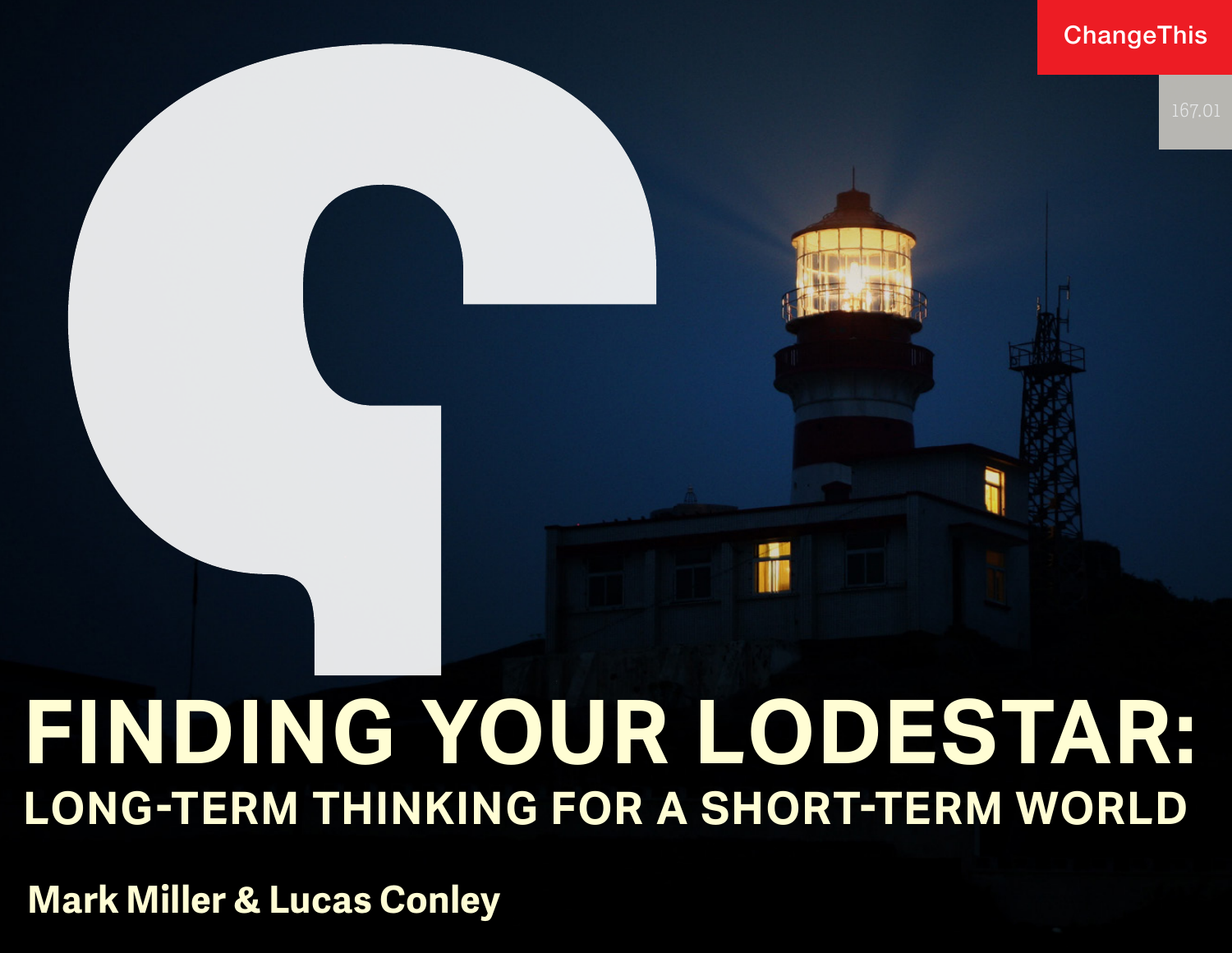## **For a modern illustration of the difference between long-term thinking and short-term thinking, look no further**

than the [August 2018 issue of](https://www.forbes.com/sites/forbesdigitalcovers/2018/07/11/how-20-year-old-kylie-jenner-built-a-900-million-fortune-in-less-than-3-years/) *Forbes*. If you don't count yourself among Kylie Jenner's 112 million followers on social media, it might come as a surprise to see the youngest scion of the Kardashian clan on the cover of the magazine's annual issue that ranks the richest selfmade women in America. Founder of Kylie Cosmetics, the \$900-million makeup brand she founded just three years ago, Jenner is not only the richest member of her famous-for-beingfamous family: According to *Forbes*, she's also on the verge of becoming the youngest-ever self-made billionaire—man or woman—in history.

"Welcome," reads the headline, "to the era of extreme fame leverage."

Jenner is the poster child of short-term thinking, the personification of 15-minute fame. "An invention of the Instagram age," according to *Forbes*, her brand "is essentially air." Virtually everything is outsourced, her mother "handles the actual business stuff," and "[b]asically, all Jenner does to make all that money is leverage her social media following." As for the long-term plan, seemingly, there is none. Trendy brands like Kylie Cosmetics are often treated as disposable. "They're not looking to be sustainable brands," says an analyst in the *Forbes* article. "In a couple of years, it wouldn't surprise me if she was on to something else."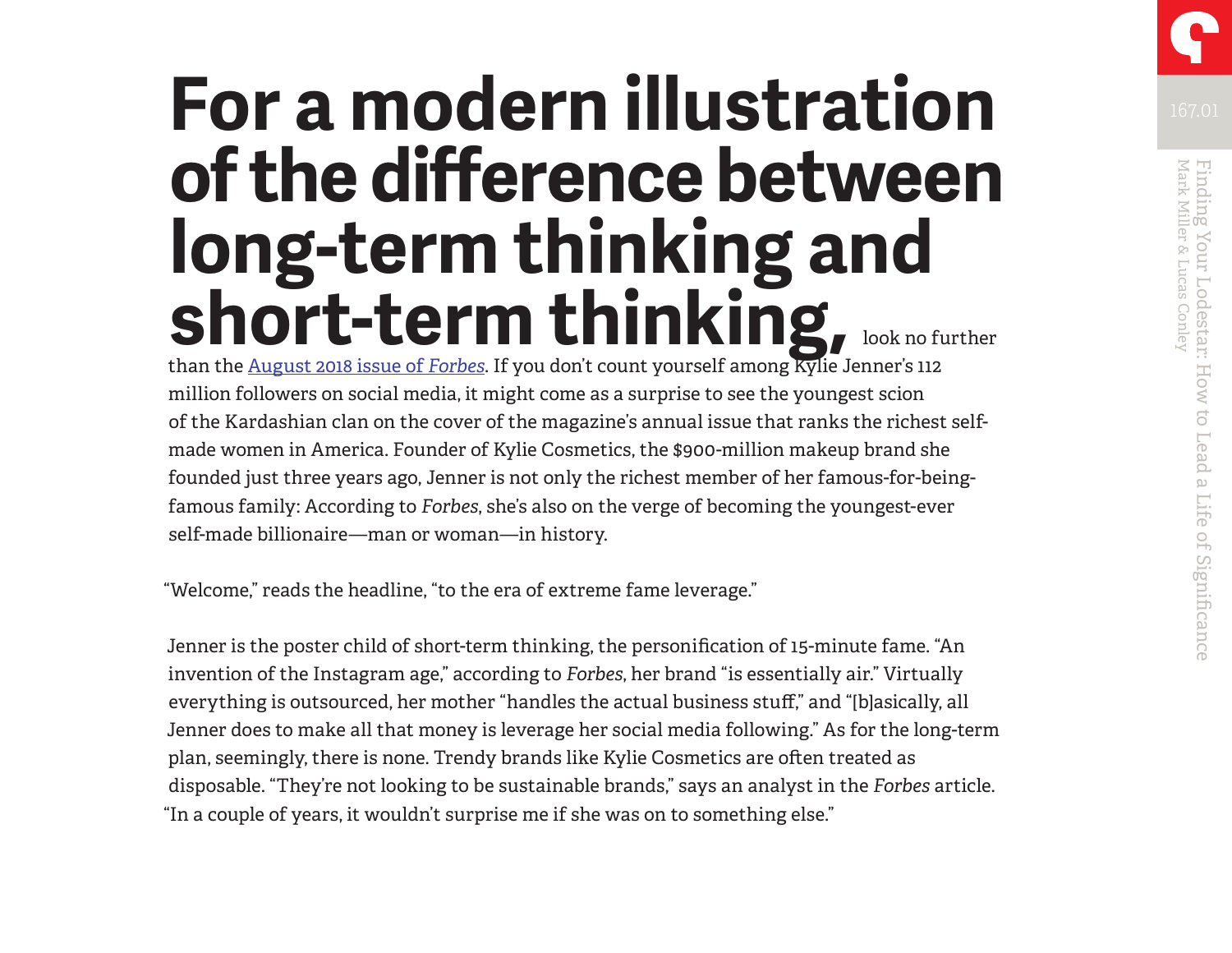If your goal is just to convert 15 minutes of fame into a quick pile of money, none of this is inherently bad. In fact, it's a popular business model everywhere from Wall Street to the Hollywood Hills and Silicon Valley. Even Main Street can now get in on the action. In 1968, Andy Warhol proclaimed, "In the future, everyone will be world-famous for 15 minutes." With the advent of memes and viral videos, we now live in that future—one in which any trending joe (or his grumpy cat) can make a quick buck. So why is all this short-termism leaving so many of us feeling shortchanged?

We now live an increasingly short-term world, one where the products we buy often outlive the brands that make them. It's not just the inherently trendy brands. All brands are equally susceptible to the traps of short-term thinking. In the face of change, short-term thinkers see a fork in the road—choosing to either cling to what worked in the past or abandon it in an effort to reclaim the spotlight. Therein lies the key difference we at The Legacy Lab have observed between short-term thinkers and their long-term counterparts: The former focus only on their immediate circumstances—their 15 minutes of fame. The latter aspire to a lifetime of significance.

We now live an increasingly short-term world, one where the products we buy often outlive the brands that make them.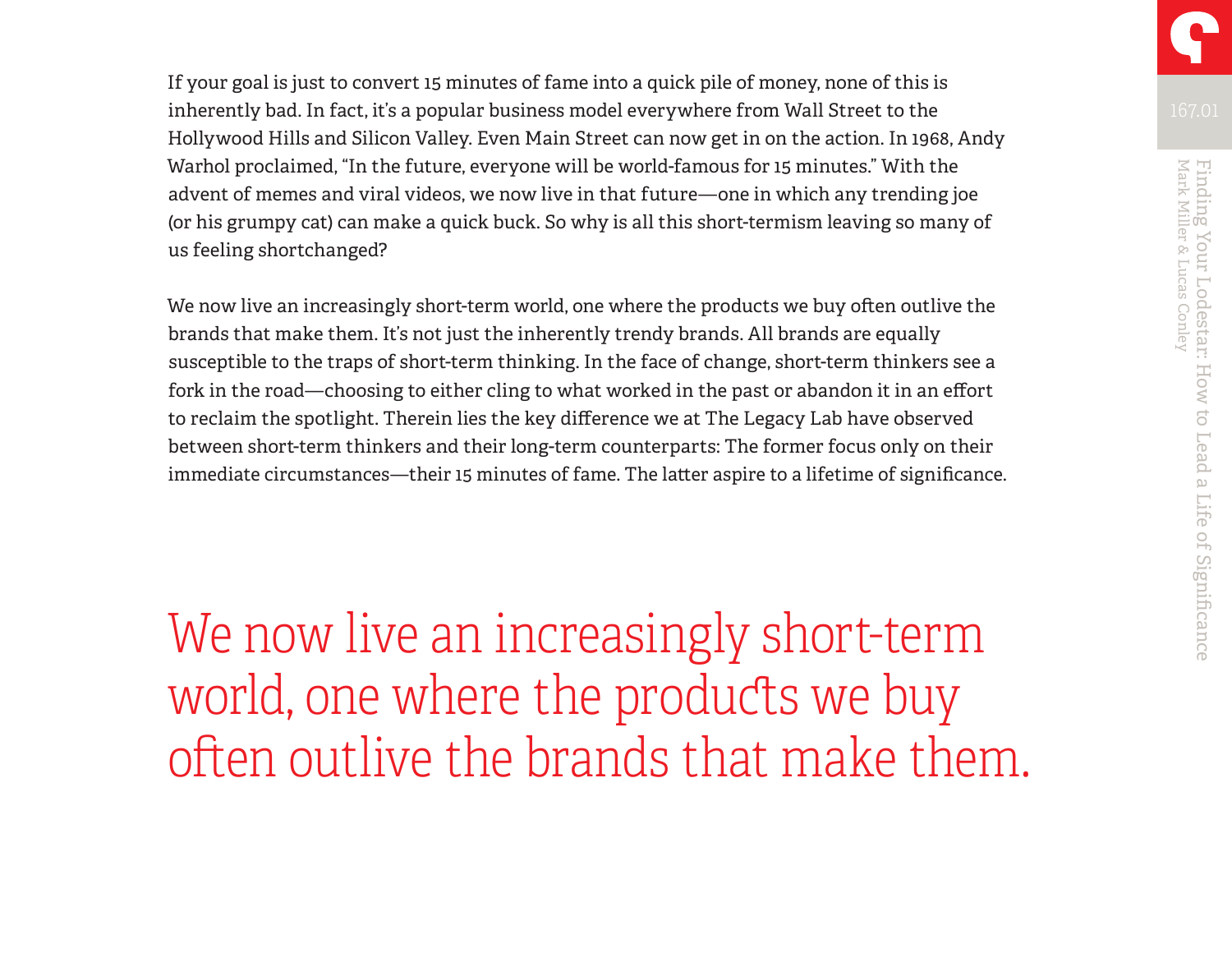As researchers, we learned something surprising about how to thrive in this short-term era: Leaders and brands who embrace long-term thinking—that is, those guided by long-term personal ambitions—actually make faster, better short-term decisions than their nearsighted competitors.

You heard that right: The best shortterm strategy is a long-term one. More than a business strategy, longterm personal ambition is the lodestar for a lifetime of significance. This counterintuitive insight, illustrated by in-depth profiles of the leaders of modern legacy brands like Patagonia, Taylor Guitars, *The New Yorker*, The Ritz-Carlton Hotel Company, and many others, is at the heart of our new book, *Legacy in the Making: Building a Long-Term Brand to Stand Out in a Short-Term World*.



four types of brands, including trendsetting brands, like Jenner's, and modern legacy brands. Trendsetting brands achieve temporary popularity by driving high consumer participation but little cultural change. Modern legacy brands achieve enduring cultural significance by driving high consumer participation and high cultural change. The Legacy Lab's Influence Monitor (above) illustrates the difference between

The business world needs more long-term thinkers like these.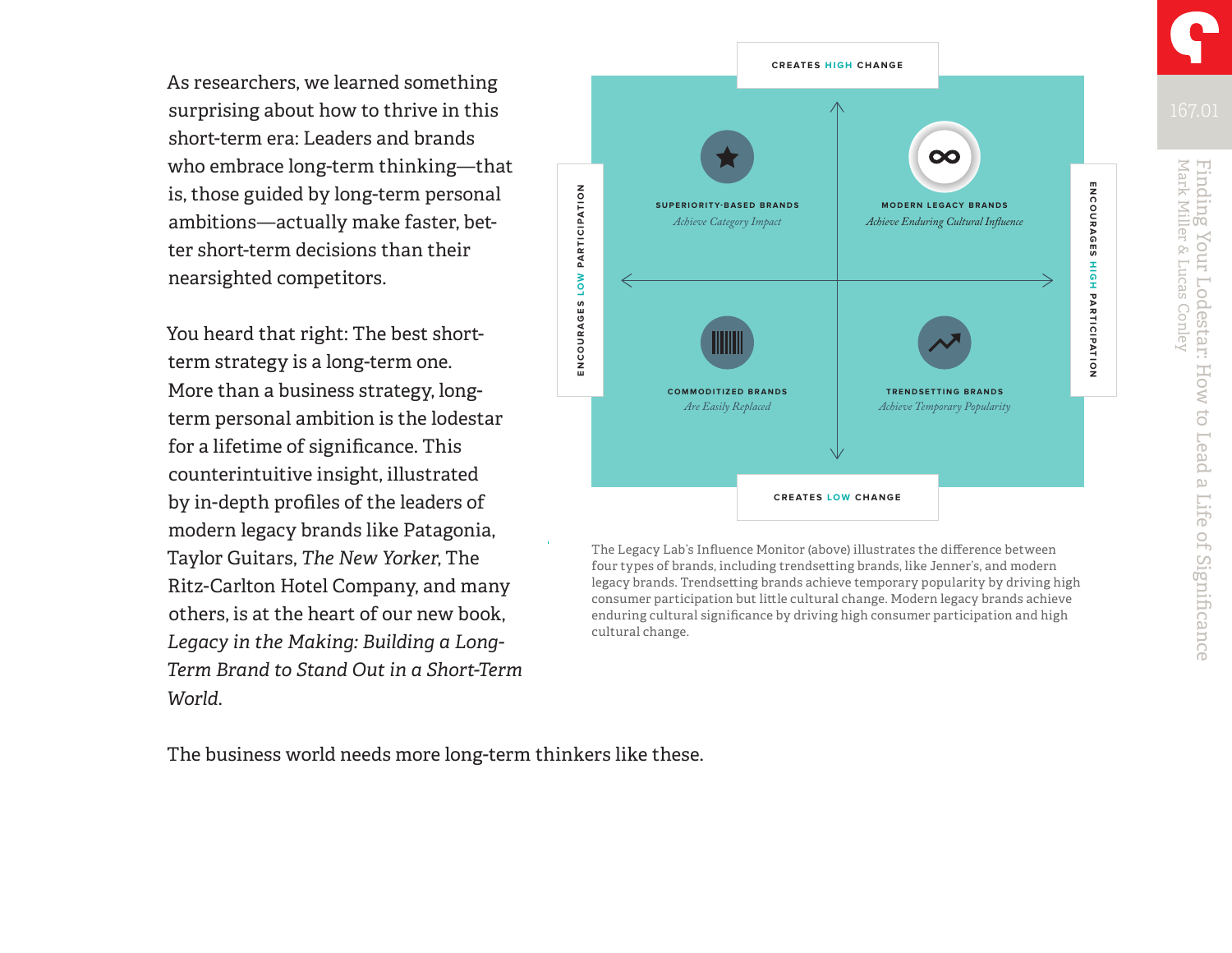### **The Endangered Long-Term Brand**

In recent years, the rise of short-termism has come at the direct expense of longstanding brands. In the 1920s, the average lifespan of a company on the Standard & Poor's 500, a list of the 500 most valuable companies traded on the U.S. stock market, was 67 years. Today, that number is 15 years. On average, an S&P company is being replaced every two weeks—meaning that, by 2027, an estimated 75% of the S&P index will have turned over.

If recent events make it seem like the pace is picking up, you are not imagining things. In the past few months, Toys "R" Us, Necco and Gibson Guitars—iconic brands with nearly three centuries of brand legacy between them—all filed for bankruptcy protection. Just a few years from its 100th anniversary, RadioShack has spent the past three years in bankruptcy court, filing twice. All the while, the list of household names rumored or reported to be next—from Sears and Guitar Center, to J.Crew, J.C. Penney, Cole Haan, and Neiman Marcus—only seems to grow.

To be sure, worries about short-termism are nothing new. Businesses have griped about impatient investors since at least 1934, when the Securities and Exchange Commission mandated quarterly reports from all public companies. But calls to action concerning the hazards of short-termism have become increasingly urgent in recent years—with notable examples appearing in *[Harvard](https://hbr.org/2018/05/why-ceos-should-push-back-against-short-termism)  [Business Review](https://hbr.org/2018/05/why-ceos-should-push-back-against-short-termism)*, *[Fortune](http://fortune.com/2018/05/21/companies-long-term-performance-fortune-500/)*, and *[Fast Company](https://www.fastcompany.com/40577938/our-obsession-with-performance-data-is-killing-performance)* in just the past few months.

Tellingly, the leaders of our longstanding brands are among those most troubled by the rise in short-term thinking. In June, the Business Roundtable, a coalition of 200 CEOs from the nation's leading companies, sounded the alarm. Led by Warren Buffett, the chairman of Berkshire Hathaway Inc., and Jamie Dimon, the chairman of JPMorgan Chase, they published an op-ed in the *The Wall Street Journal* titled ["Short-Termism Is Harming the Economy."](https://www.wsj.com/articles/short-termism-is-harming-the-economy-1528336801) Highlighting the market's "unhealthy focus on short-term profits at the expense of long-term strategy, growth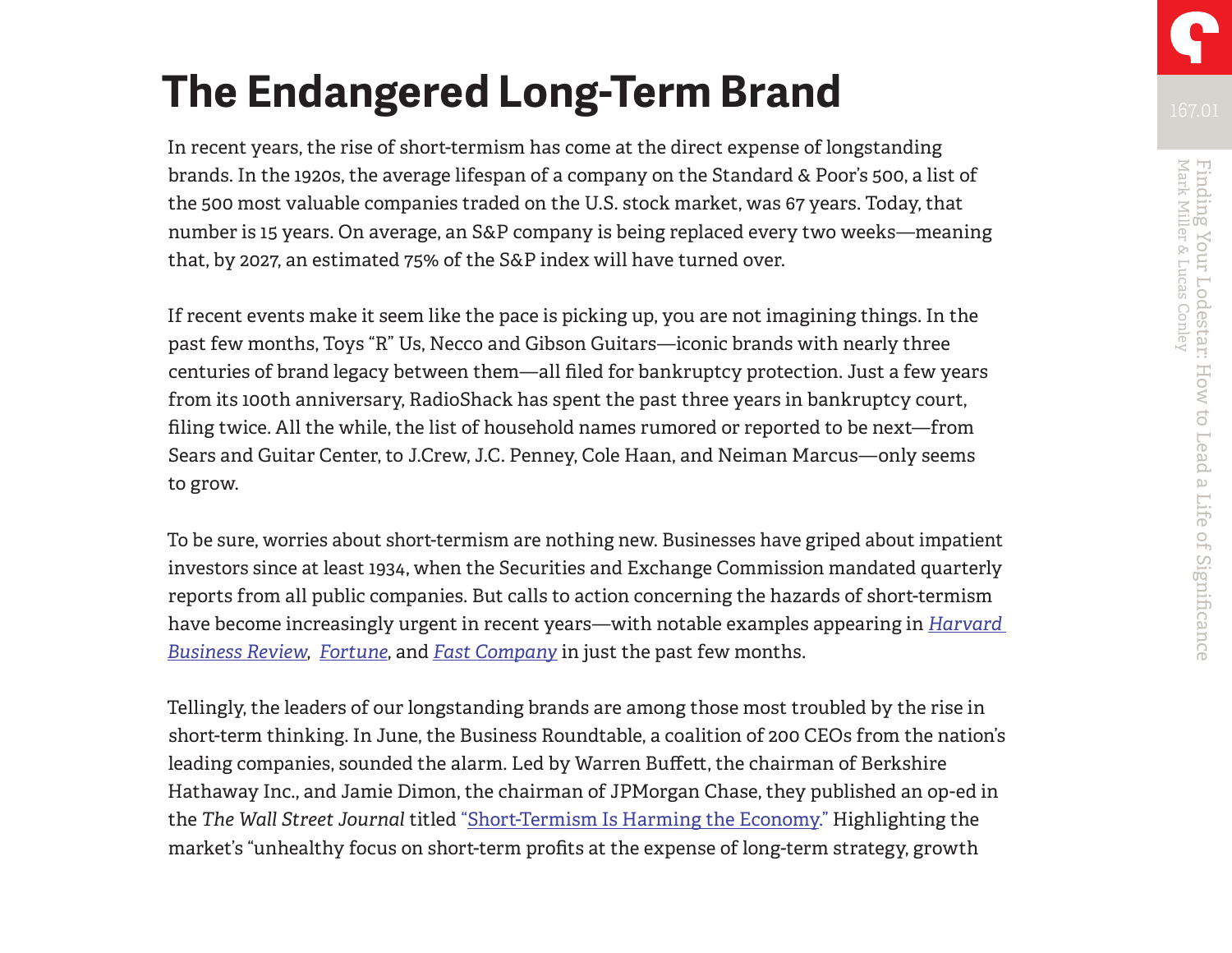and sustainability," they urged brands and investors alike to wean themselves off distracting short-term goals, such as quarterly sales targets, in the name of long-term ambitions like "strengthen[ing] the U.S. economy, benefit[ting] America's workers, shareholders and investors, and leav[ing] a generational legacy we can be proud of."

While this is a move in the right direction, it will take more than kicking our quarterly habits to stem the tide of short-termism. Transformational change requires fundamental shifts in how leaders and brands think about building legacy at every level, beginning with the adoption of more long-term personal ambitions in place of the familiar business mechanisms brands have relied on in the past.

The best short-term strategy is a long-term one. More than a business strategy, longterm personal ambition is the lodestar for a lifetime of significance.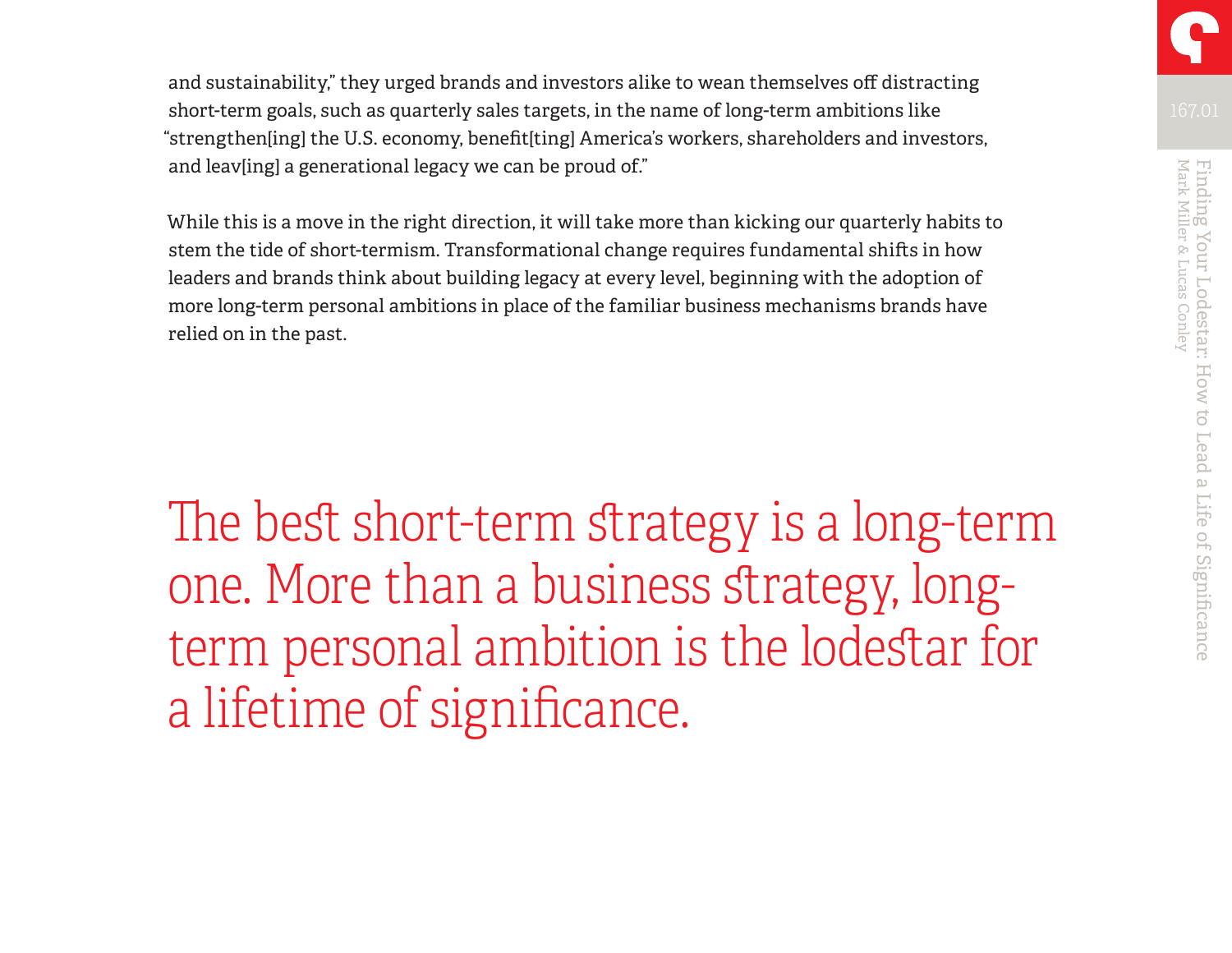## **The Modern Legacy Mindset**

Modern legacy builders—leaders who envision their legacies in the making as opposed to something static or in the past tense—not only think and talk about their work differently, they are also transforming the entire business landscape in distinct and powerful ways. The closer we looked during the course of our research, the more it became clear that these transformative perspectives were all part of one cohesive mindset—a dynamic, visionary worldview better suited to our rapidly evolving economy than the outdated strategies of nearsighted brands looking only to survive for the short term.

Whereas short-term thinkers focus solely on conventional measures of success, such as profits, growth, capturing consumers, dominating categories and achieving their 15 minutes of fame, modern legacy builders ask more of themselves and their brands, leading to five far-reaching transformations in modern brand building. Already in practice among a rare group of forwardthinking companies we profile in our book, these transformative perspectives are reshaping the way enduring brands are built in the modern age. Together, they present a revolutionary approach to building long-term brands that we call the modern legacy mindset:

**1. From following institutional practices to leading with personal ambitions:** Short-term thinkers traditionally embrace management systems and institutional processes in order to keep up with market trends. In contrast, leaders with the modern legacy mindset build their brands on a fundamentally different guiding principle: long-term personal ambition. For example, Reshma Saujani left a lucrative job in the financial services industry and set out to solve a seemingly intractable problem: narrowing the gender gap in computer science. Today, she's realizing her personal ambition through the organization she founded, Girls Who Code, which is on track to reach gender parity in the field by 2027.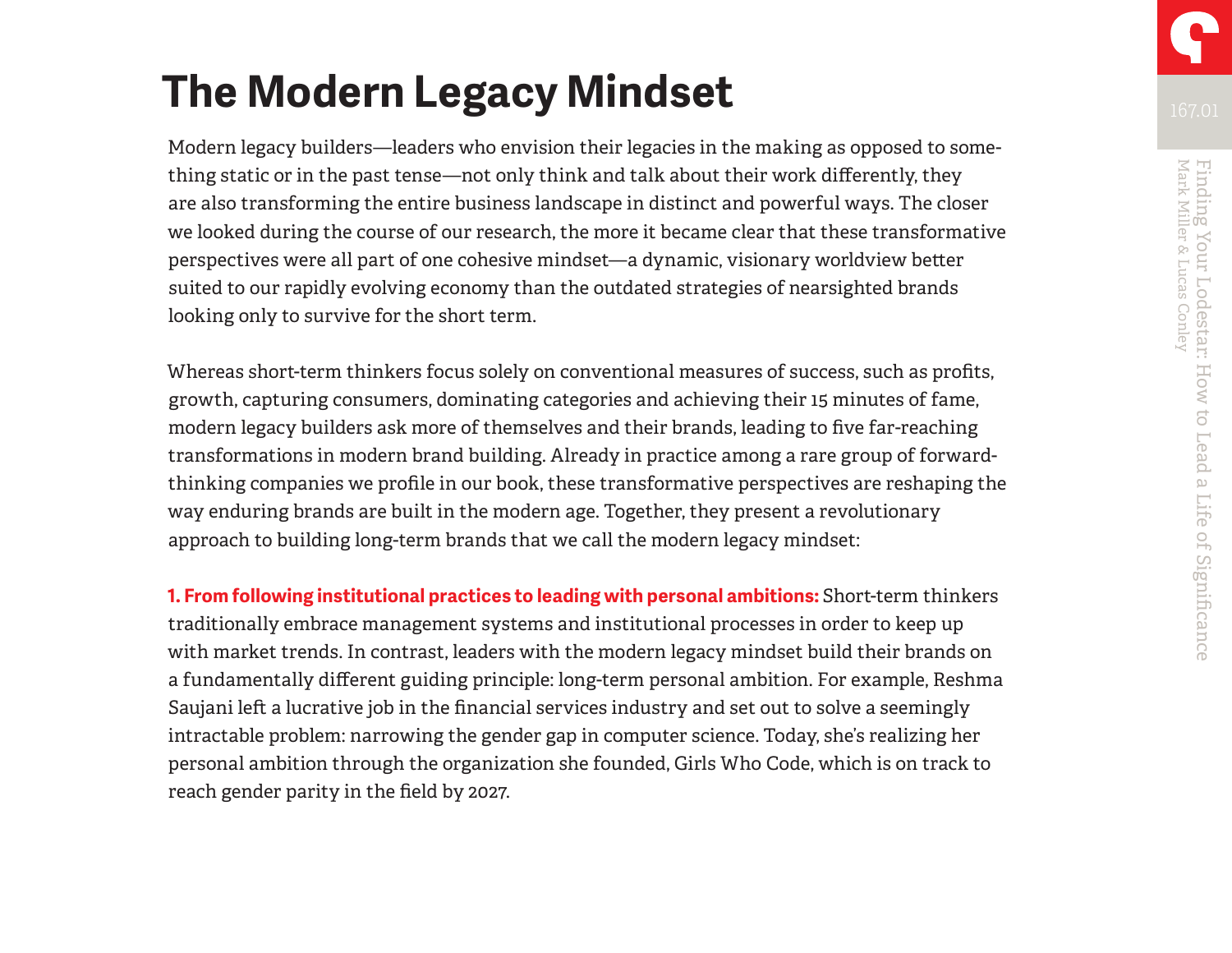**2. From attitudinal posturing to behaving your beliefs:** The short-term approach to brand-building works from the outside in, operating on the principle that attitude and posturing matter most. Long-term thinkers with the modern legacy mindset work from the inside out, letting beliefs guide behaviors, as actions matter more than words alone. At The Honest Company, cofounders Jessica Alba and Christopher Gavigan have shown that their brand's beliefs can eclipse the products the company makes. "I intentionally walk through the office every day and think, 'How do I impact a person to get them more excited about what they're doing at work that's in tune with our mission?'" asks Gavigan.

**3. From commanding and controlling customers to influencing social movements:** Striving for traditional objectives like category dominance and sales superiority, short-term thinkers hoard information and tell customers what do to. Understanding that sales follow saliency, modern legacy builders cultivate influence by treating customers like owners and letting them help tell the brand's story. At (RED), the nonprofit devoted to ending the transmission of HIV/AIDS, this means partnering with brands like Apple, Starbucks, and S'well and their consumers to release limited-edition products and experiences that people not only want, but also feel good about buying, because a portion of the proceeds goes to a good cause.

**4. From obeying orthodox boundaries to pioneering unconventional solutions:** Short-term thinking leads to mastering rules, accepting conventional wisdom, and maintaining the status quo. In contrast, modern legacy builders leverage long-term thinking to break rules and reconcile paradoxes, ultimately forging extraordinary and lasting change. Distinguishing itself by taste in a category that previously aspired to be tasteless, Grey Goose vodka has flaunted longstanding category norms since its debut more than two decades ago. Not only was it the world's first "super premium" vodka, it was the first crafted in France.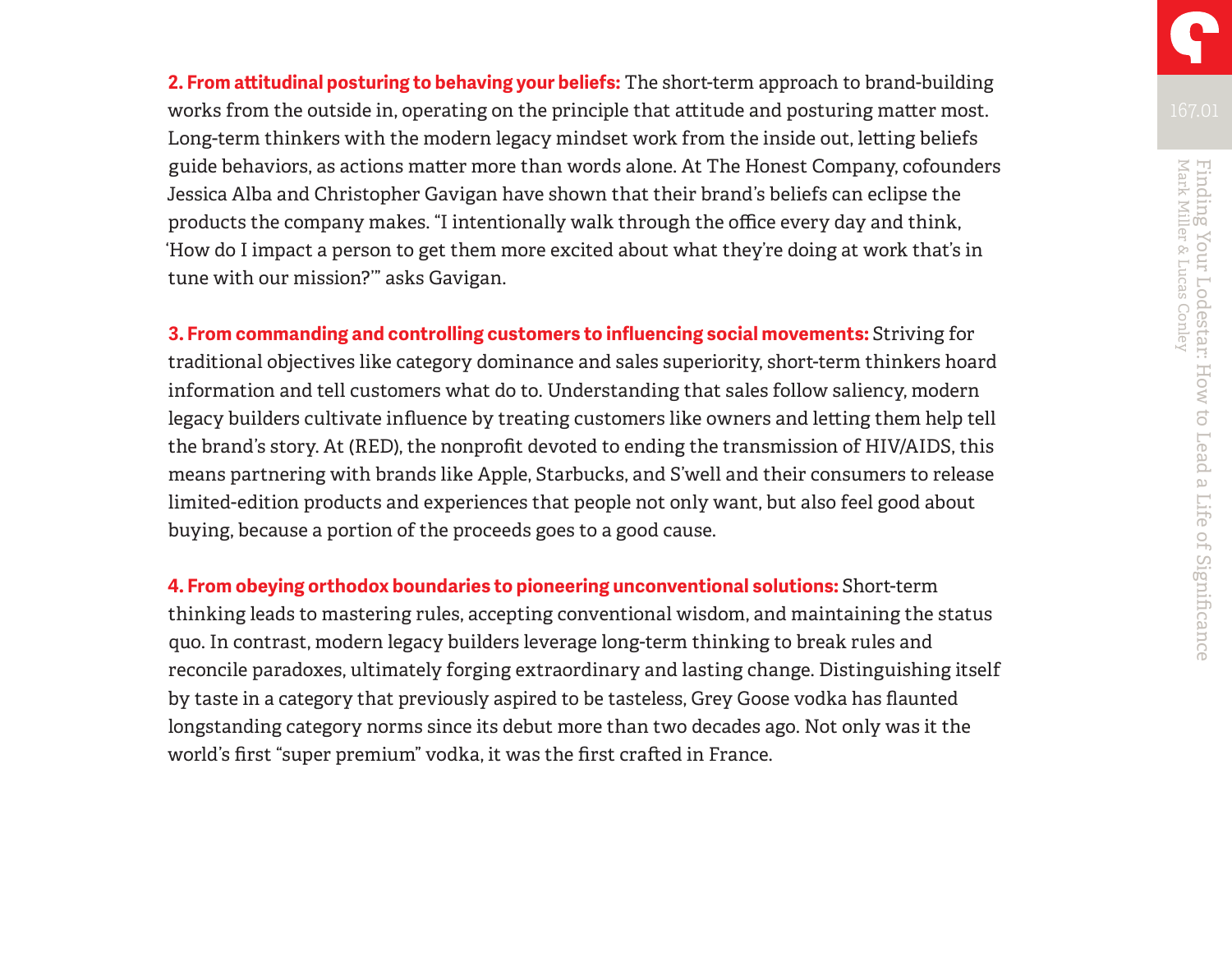**5. From episodic innovation to perpetual adaptation:** Short-term thinkers often grow stale by repeating their past, or lose their identity renouncing it. Modern legacy builders avoid these traps by perpetually bringing their past forward and revitalizing their equities in the spirit of cultivating enduring significance. Since 1877, The Championships, Wimbledon has evolved with one ambition in mind: Providing the world's best tennis. Every aspect of the tournament —from players' all-white dress code (keeping the focus on the game) to the recent addition of a retractable roof over its hallowed Centre Court (ensuring play continues when it rains) is reviewed annually to ensure the brand is delivering on its long-term ambition.

### **Our Call to Action**

Whether you believe "extreme fame leverage" represents the zenith or the nadir of modern brand-building, with sales like Jenner's, it seems clear short-term thinking isn't likely to go away anytime soon. What's less clear is the long-term impact the rise of short-term thinking will have on abiding personal qualities like ambition, identity, and shared values. Business, culture, and identity are inextricably intertwined. When the rules for building brands change radically—for better or worse—so do we, and so does our culture.

B.C. Forbes, the man who founded *Forbes* more than a century ago, in 1917, appeared to appreciate the complex relationship between business, culture, and identity when he offered the following words of wisdom: "Business was originated to produce happiness, not to pile up millions." Like Aristotle, who called happiness the goal of life some 2,300 years earlier, Forbes knew that each of us pursues happiness and meaning in our own way. It's an inherently personal pursuit, and business is a universal avenue we can all take to get there. One wonders what the Forbes' founder might say to his grandson, *Forbes*' current editor-in-chief, about Jenner's \$900 million pile on the cover of this month's issue.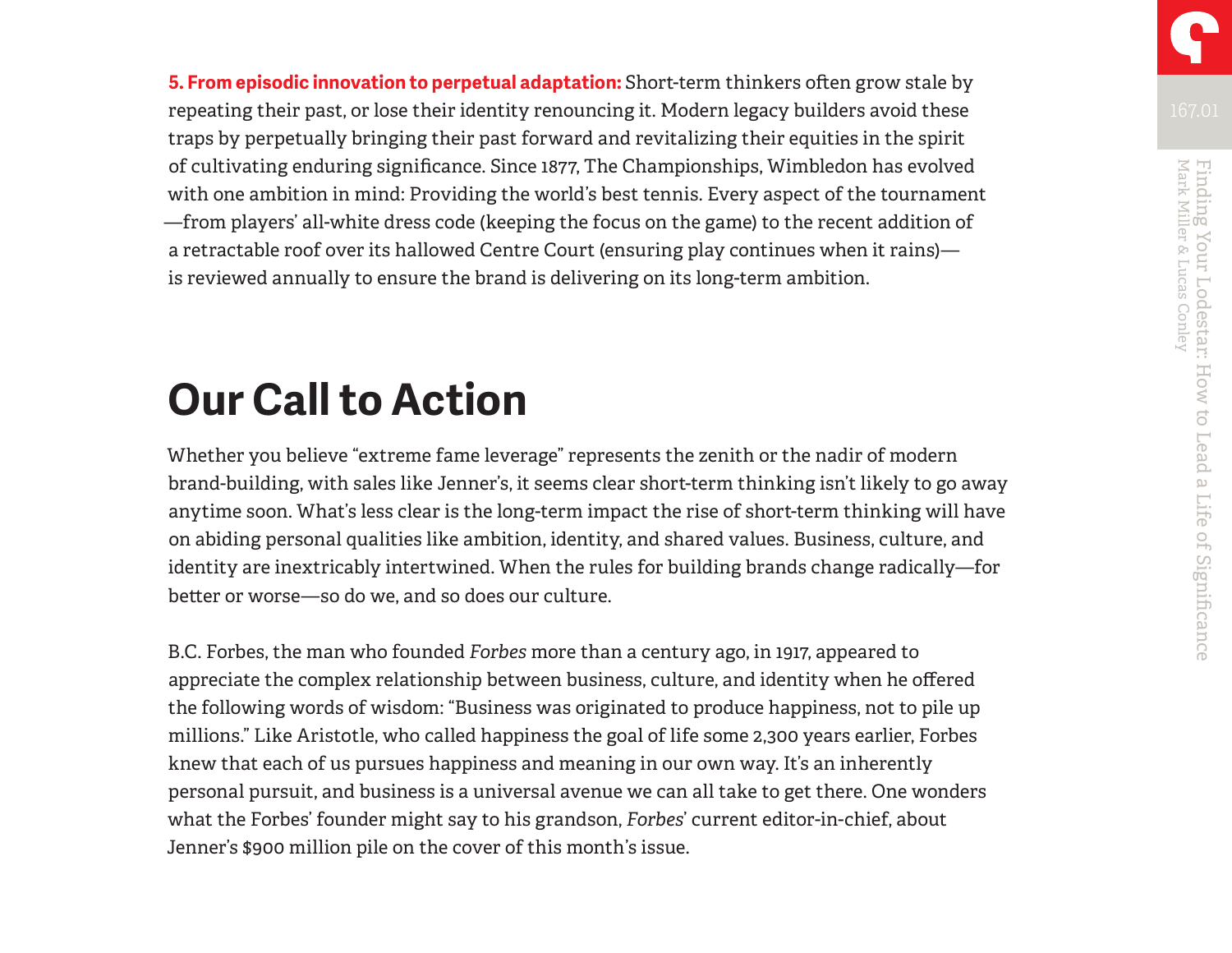In this era of "lip kits," "extreme fame leverage," and disposable billion-dollar brands we need more long-term thinkers, builders aiming to make a lasting difference. We know they are out there. If there's an upside to the rise of short-termism, it's that more long-term thinkers are beginning to rise up.

In response to a recent tweet from the *New York Daily News*—["19-year-old Kylie Jenner is worth](https://twitter.com/NYDailyNews/status/1017163333437358082)  [\\$900 million and on pace to become the youngest self-made billionaire ever. What are you doing](https://twitter.com/NYDailyNews/status/1017163333437358082)  [with your life?"—](https://twitter.com/NYDailyNews/status/1017163333437358082)thousands of colorful testimonials have poured in from all over the world. Many of them offer soulful counterpoints to Jenner's fame-leveraging model of brand-building. There's the award-winning special-education teacher who just bought her first home after 22 years helping students with disabilities; the U.S. Army veteran mentoring other vets and serving on the board of two nonprofits; and the Iraqi refugee getting his Ph.D. in clinical neuroscience. Alternately inspiring, encouraging, affirming, and hilarious (and, in some cases, all of the above), the replies—13,000 and counting—offer an intimate cross section of the unique, personal ambitions that motivate long-term thinkers: living a life of meaning, solving problems, and making a durable difference in the world.

Business, culture, and identity are inextricably intertwined. When the rules for building brands change radically—for better or worse so do we, and so does our culture.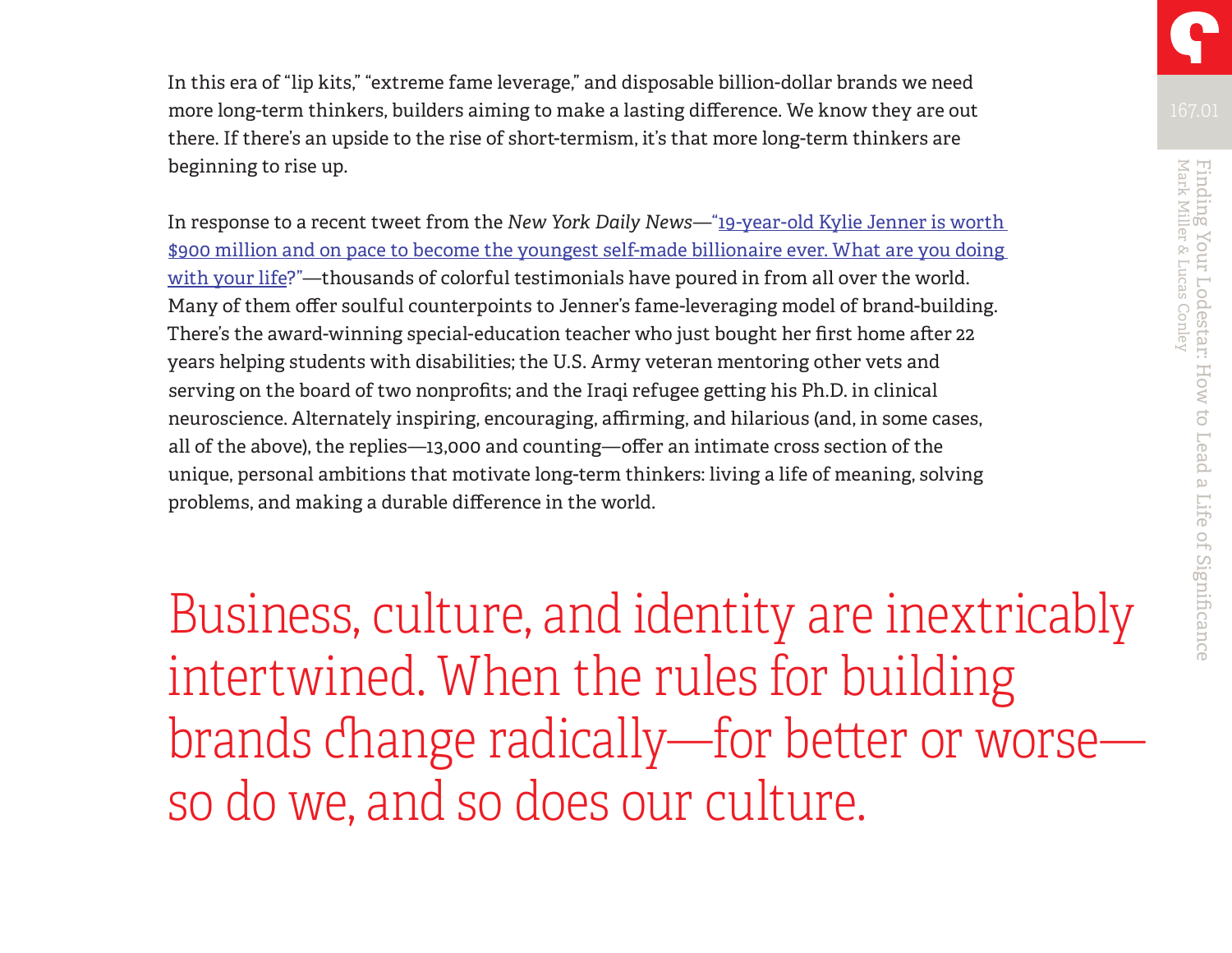Whether you are running your own company, leading an established brand, or aspiring to do either one, our call to action is this: In a world caught up in short-term thinking, look beyond the next 15 minutes to author your own long-term story. Identify your long-term personal ambition and manifest your own unique definition of meaning, happiness, and significance through your work. Dream big. Set an audacious ambition and stick with it. And when the way forward is unclear, use your ambition as a compass to help you quickly navigate the kind of ubiquitous uncertainty that so often stymies all the short-term thinkers.

We hope our call to action inspires you to write the stories we have not yet written. Right now, we are searching the world for inspiring legacies in the making. Begin building a modern legacy of your own. Start making a meaningful contribution today. With enduring ambition, you can do what few are willing or able to do: Build a modern legacy that will flourish for generations to come. Make the next chapter, the one about you and your ambition, one worth celebrating.

How you start and whether you build a brand that makes a lasting mark in this short-term world begins with your long-term personal ambition. **While everyone might get 15 minutes of fame in this short-term world, the only person who can write the rest of that story—the story of a lifetime—is you.**